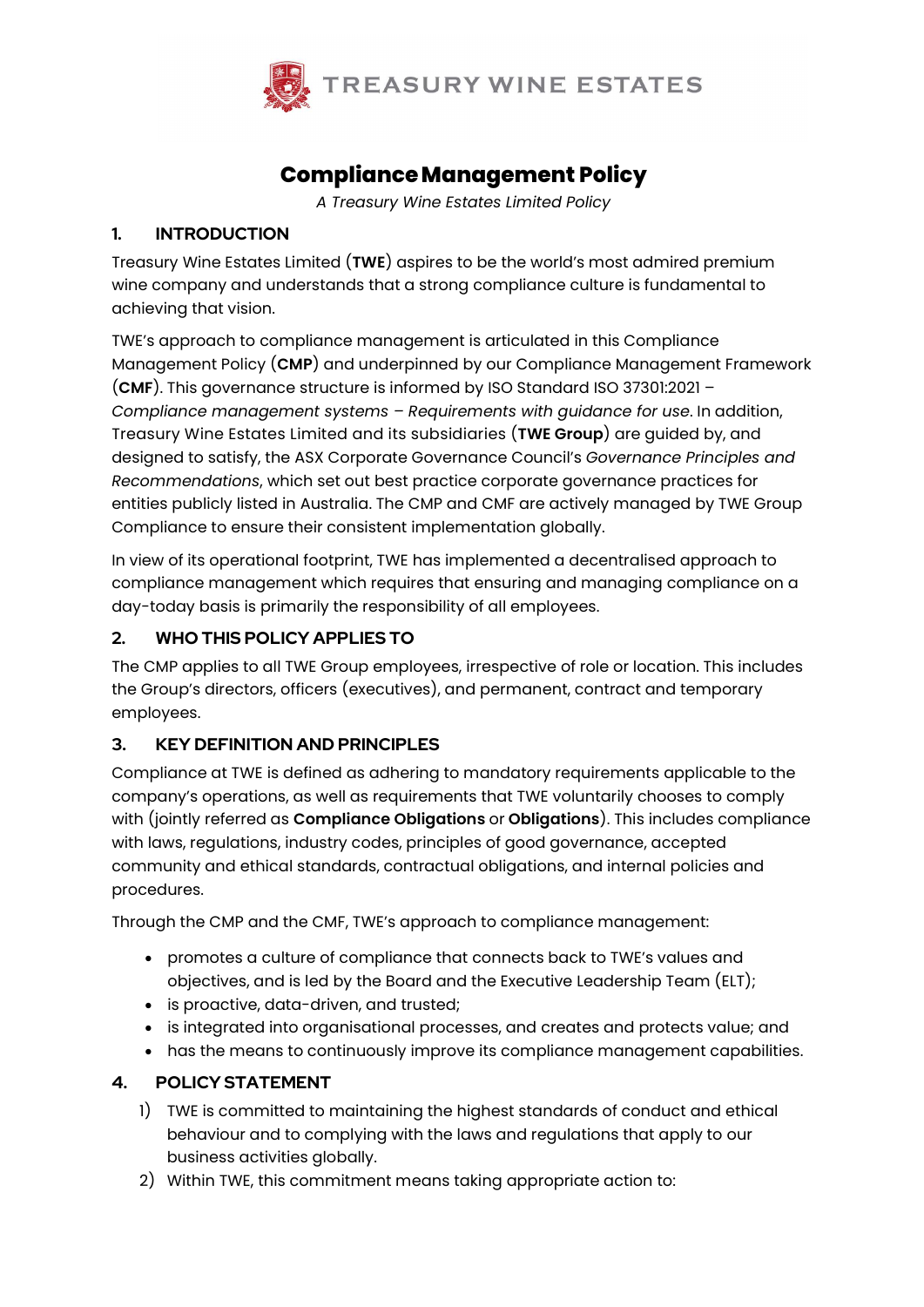

- a) identify our Compliance Obligations and understand the associated risks of non-compliance;
- b) establish adequate and effective policies and procedures to ensure we meet those Obligations;
- c) identify compliance incidents and take appropriate corrective and remedial actions; and
- d) provide the ELT and the Board with adequate oversight of the effectiveness of compliance management across the organisation.
- 3) All employees have an important role to play in ensuring TWE's compliance management approach remains fit-for-purpose. This includes the responsibility to raise concerns about any situation that contravenes (or may result in the contravention of) TWE's Compliance Obligations. TWE encourages people to speak up through the designated channels and does not tolerate retaliation of any kind against people who raise their concerns.

### 5. RESPONSIBILITIES

The key responsibilities for compliance management at TWE are as follows:

- TWE employees are responsible for:
	- a) understanding and complying with the local laws and regulations applicable to their role, and
	- b) abiding by all TWE policies and procedures relevant to their work at TWE.
- People Leaders are responsible for:
	- a) identifying Compliance Obligations relevant to their operations and understanding related compliance risks;
	- b) implementing the processes, systems, and monitoring activities required to ensure the day-to-day compliance with Obligations relevant to their areas of responsibility;
	- c) ensuring that they and their teams have the knowledge, skills, and support to operate in accordance with TWE's policies and procedures; and
	- d) encouraging their teams to raise compliance concerns and being involved in the resolution and remediation of compliance incidents as required.
- Individual ELT members are accountable for:
	- a) ensuring alignment between strategic and operational targets and Compliance Obligations;
	- b) ensuring that relevant policies and procedures are developed and maintained to meet Compliance Obligations within their business area;
	- c) allocating adequate and appropriate resources to support compliance management activities within their Functions/Divisions; and
	- d) leading by example and maintaining their team's accountability for compliance with applicable Obligations, including the report of compliance breaches and incidents and their remediation.